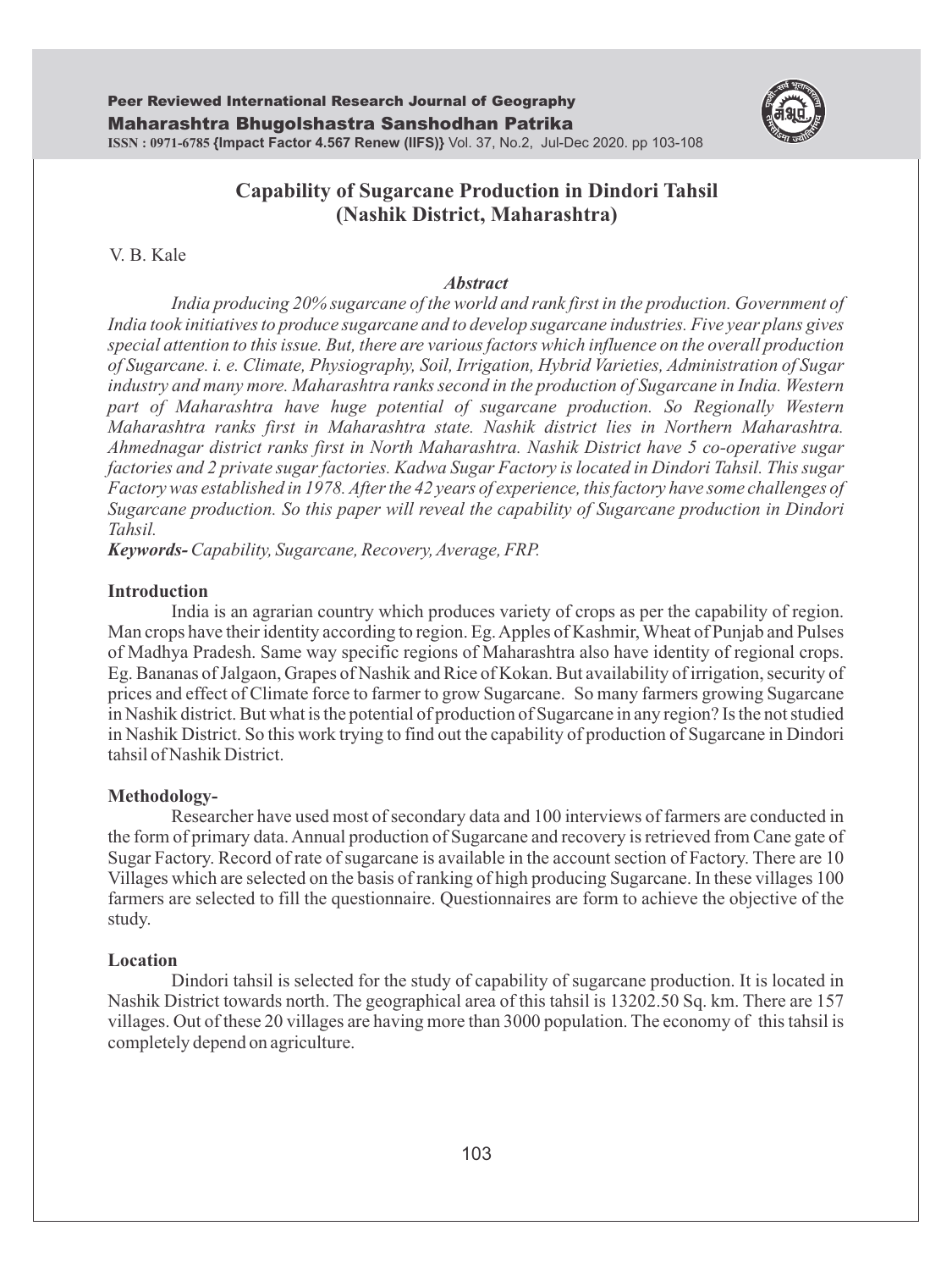

**Yearwise Sugarcane Production, Recovery and Rate** 

| Year        | Sugarcane       | <b>Recovery in</b> | Rate per   |
|-------------|-----------------|--------------------|------------|
|             | <b>Crushing</b> | $\frac{0}{0}$      | <b>Ton</b> |
|             | (Ton)           |                    |            |
| $2015 - 16$ | 268093          | 11.20              | 2214       |
| 2016-17     | 119644          | 10.58              | 2375       |
| 2017-18     | 268809          | 11.66              | 2285       |
| 2018-19     | 300205          | 12.19              | 2603       |
| 2019-20     | 235934          | 11.75              | 2736       |
| 2020-21     | 450000          | 12.00              | 2736       |
| (Estimated) |                 |                    |            |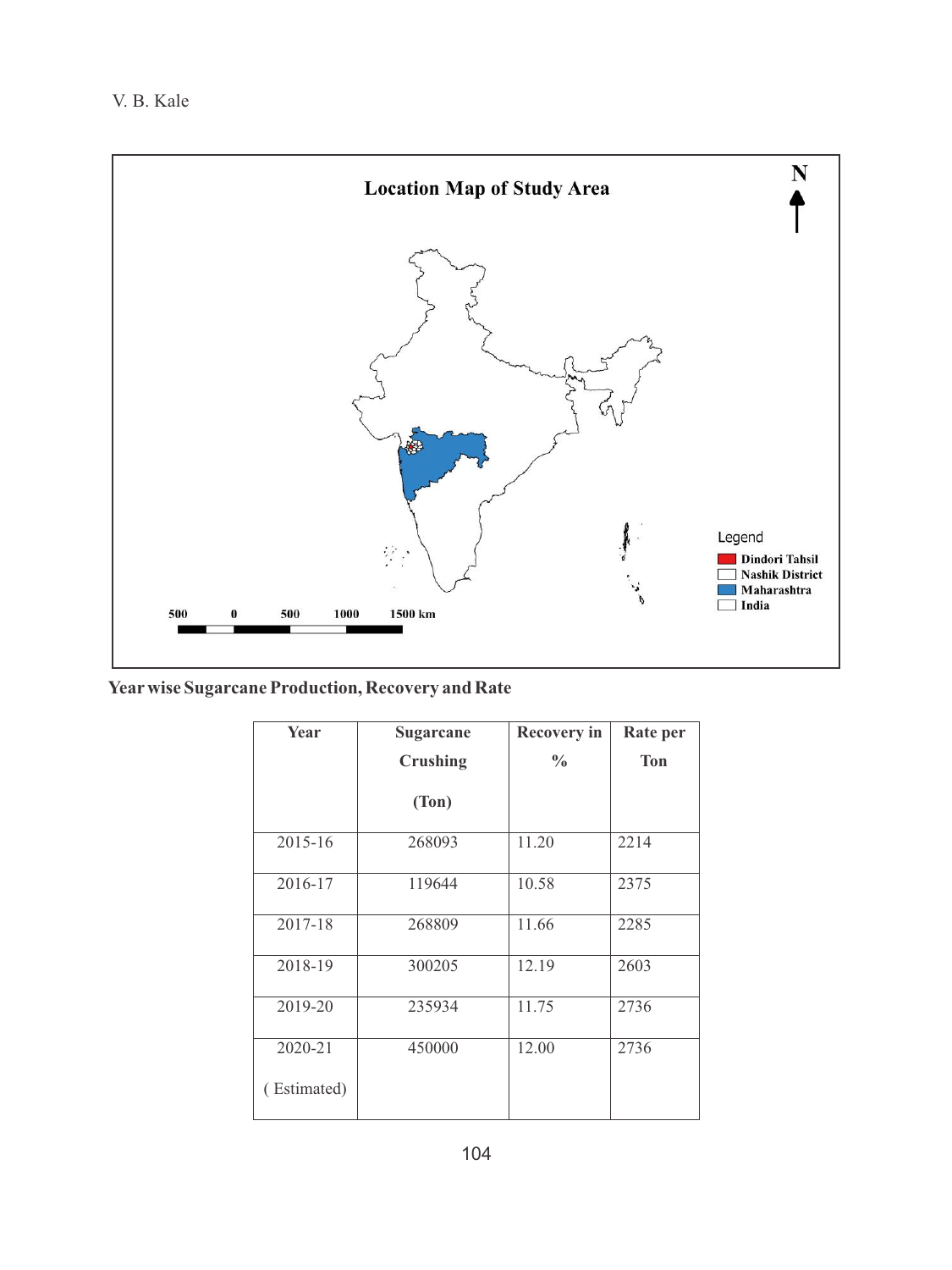## **Physiography**

The eastern part of Dindori tahsil is plateau which have a 500M MSL. Due to availability of plateau region, irrigation facility is developed. Very few part of western part of Dindori tahsil is mountainous. Many peoples did the levelling of the undulated part and practicing the sugarcane farming. Uncertain production, effect of climate, uncertainty of prices leads to produce sugarcane.

## **Soil**

The bank of Kadwa River have alluvial soil, which is deep and fertile. The water holding capacity of this soil is more. Somewhere Black and Red soils are found which also favourable for sugarcane production.

## **Climate**

Climate of Dindori tahsil is too much favourable for the productionof Sugarcane. Most of region have Monsoon type of climate.

**Rainfall** Favourable **Temperature** Favourable **Drainage System**

Kadwa is the major river which arises at the Kem Mountain. There are many tributaries which meets to the Kadwa River. Viz. Unanda, Parashari, Waghad, Kajali, Vanitha. The total length of Kadwa River in Dindori tahsil is 66 km.

## **Drainage System in Dindori Tahsil-**

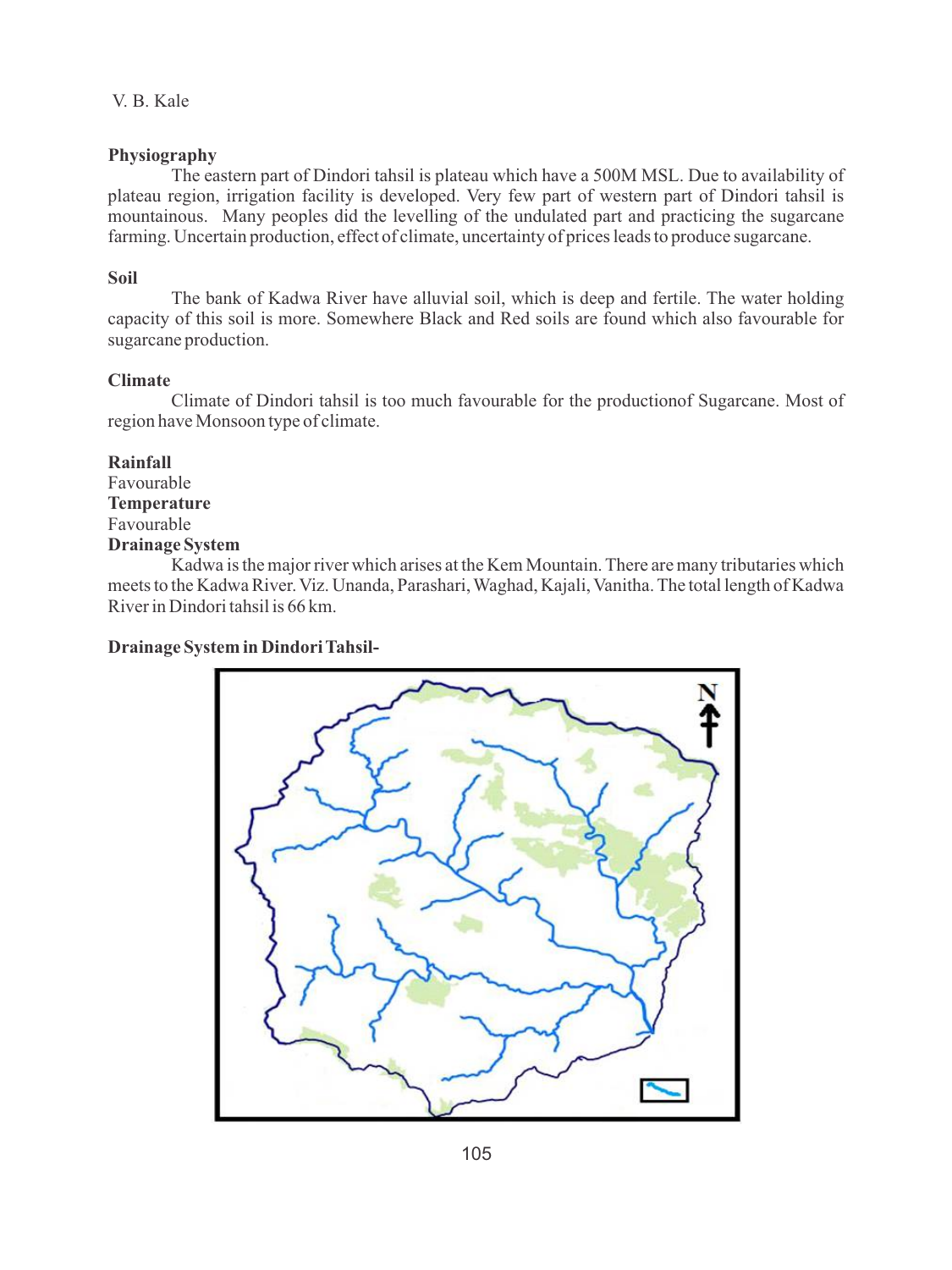## **Availability of water-**

There are six dams located in Dindori Tahsil. Namely Karanjwan, Waghad, Palkhed, Punegaon, Tisgaon and Ozerkhed. Total dams have334.82TMC storage capacity.The highest capacity is of Karanjwan Dam. Karanjwan, Waghad, Palkhed and Ozerkhed dams have facility of canal irrigation. Every year these canals have specific supply of watertrrough rotation. These canals provides water to many villages and irrigate 31606 hectors of land.

| Sr. No.        | Dam           | <b>Storage Capacity</b> | <b>Project Irrigated</b> |
|----------------|---------------|-------------------------|--------------------------|
|                |               | (TMC)                   | Area (Ha)                |
| $\mathbf{1}$   | Karanjwan     | 152.09                  | 1574                     |
| $\overline{2}$ | Waghad        | 70.84                   | 6450                     |
| $\overline{3}$ | Ozerkhed      | 60.32                   | 10400                    |
| $\overline{4}$ | Palkhed       | 21.24                   | 44171                    |
| 5              | Punegaon      | 17.57                   | 6984                     |
| 6              | Tisgaon       | 12.76                   | 1727                     |
| <b>Total</b>   | <b>6 Dams</b> | 334.82                  | 71306                    |

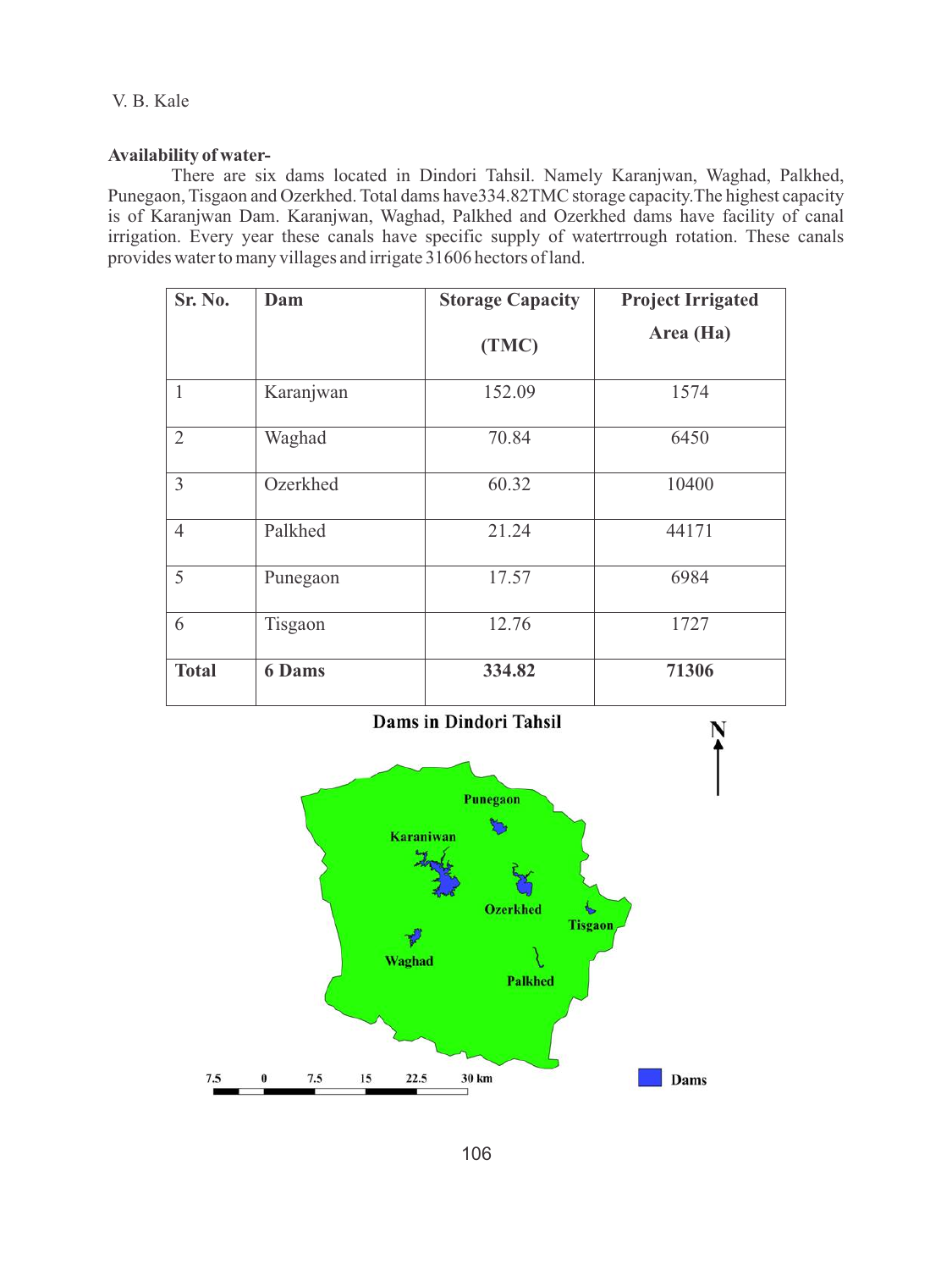## **Canals**

Threedams of Dindori Tahsil have canal system. Viz. Karanjwan, Waghad and Ozarkhed. Waghad Project is an ideal project in India. The water user societies are functioning smoothly, which helps to distribute the water evenly. The farmers nearby the Canals are used water to irrigate the Sugarcane crop. There are Three rotations of the water when the farmers demand the water for Agriculture. Well known Waghad Water User Society is working very good work in the distribution of water and water tax.

### **Wells**

Most of the villages have good aquiferand underground water level. Many farmers have digged out the wells as per capacity. Number of wells is more near the bank of the river Kadwa and its tributaries.

### **Tube wells**

There are many tubewells in the study area which helps to irrigate the sugarcane fields. In the emergency or scarcity of wateravailability, tubewells are ultimate solution. It is easy and affordable to small farmers.

#### **Distance**

Distance is the prominent factor which affect directly on transportation cost and profit Kadwa Co-operative Sugar Factory is located at Rajaramnagar, Materewadi. The location of this factory is close to the sugarcane fields. It does not require to travel more distance which reduces the transportation cost. Due to less time to reach the raw material at factory do not affect on the overall recovery. Most of the roads are metalled which makes easy to transport the sugarcane.

#### **Conclusion**

The availability of water, favourable climate, favourable physiography and soil Certainty in the production and profit, better administration, closeness of sugarcane factory are the factors of capability of Sugarcane production. Rate of the sugarcane is also dominant factor which influence on the production of Sugarcane. This is a cash crop. So peopleprefer to grow Sugarcane. The rate is increasing day by day which empower the economy of farmers. Capability of Sugarcane production is also increase in this Tahsil.

### **Conflicts of Interest**

The authors declare that there is no any conflict of interests related to publication of this work.

### **Acknowledgment**

I am thankful to Hon'ble Principal Dr. V. B. Gaikwad, KTHM College, Nashik for his continuous support. Author would like to thank the Kadwa Co-operative Sugar Factory who provides all secondary data particularlyAgriculture Section, Cane gate, Account section for the required analysis. I am also thankful to all my colleagues for their motivation. Author is very much thankful to those 100 farmers who have interacted for the interviews.

#### **References:**

- 1) Satish Kansal, Sugar and Beverages Group, Commodities and Trade Division, FAO.<br>2) S.K. Shukla, Lalna Sharma, S. K. Awasthi, A. D. Pathak, Sugarcane in India (Pa
- 2) S.K Shukla, Lalna Sharma, S. K. Awasthi, A. D. Pathak, Sugarcane in India (Package of Practices for Different Agro Climatic Zones) AICRP, Technical Bulletin No.1